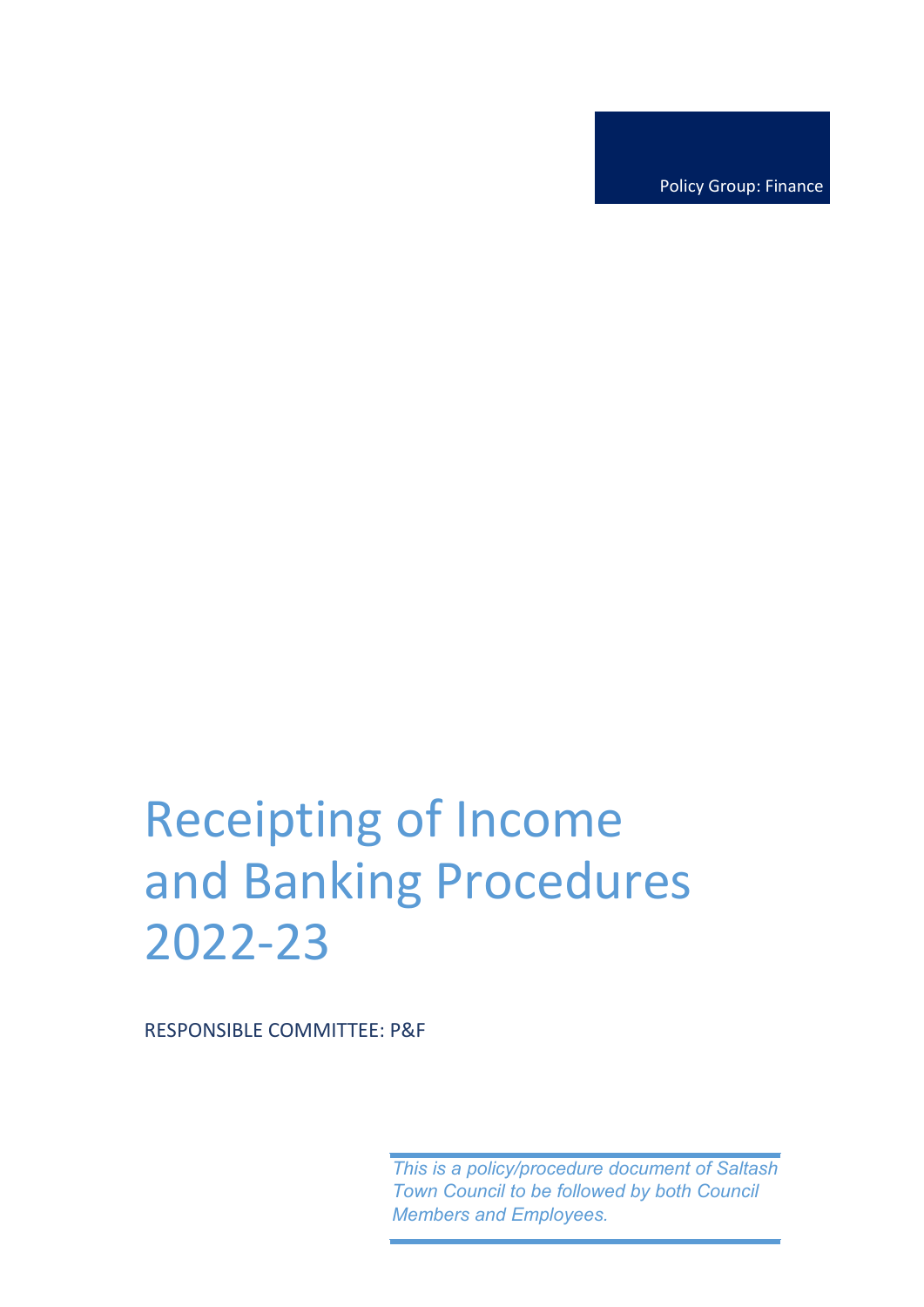| <b>Current Document Status</b>       |               |                    |               |  |  |
|--------------------------------------|---------------|--------------------|---------------|--|--|
| Version                              | 2022/23       | <b>Approved by</b> | <b>ATM</b>    |  |  |
| <b>Date</b>                          | February 2022 | <b>Date</b>        | 05.05.2022    |  |  |
| <b>Responsible</b><br><b>Officer</b> | <b>RFO</b>    | Minute no.         | 54/22/23f(ii) |  |  |
| <b>Next review date</b>              | February 2023 |                    |               |  |  |

| <b>Version History</b>         |                |                      |                                             |  |
|--------------------------------|----------------|----------------------|---------------------------------------------|--|
| <b>Date</b>                    | <b>Version</b> | <b>Author/Editor</b> | <b>Notes</b>                                |  |
| 29 <sup>th</sup><br>January 19 | 1st            | Sonia Emmett         | <b>New</b>                                  |  |
| 10/02/2020                     | As<br>required | <b>SE</b>            | <b>Updated Job Titles</b>                   |  |
| May 2021                       | 2021           | <b>AJT</b>           | For reapproval – new council.<br>No changes |  |
| February<br>2022               | 2022-23        | <b>SE</b>            | Annual review                               |  |
| May 2022                       | 2022-23        | <b>AJT</b>           | Readopted                                   |  |

# **Document Retention Period** Until superseded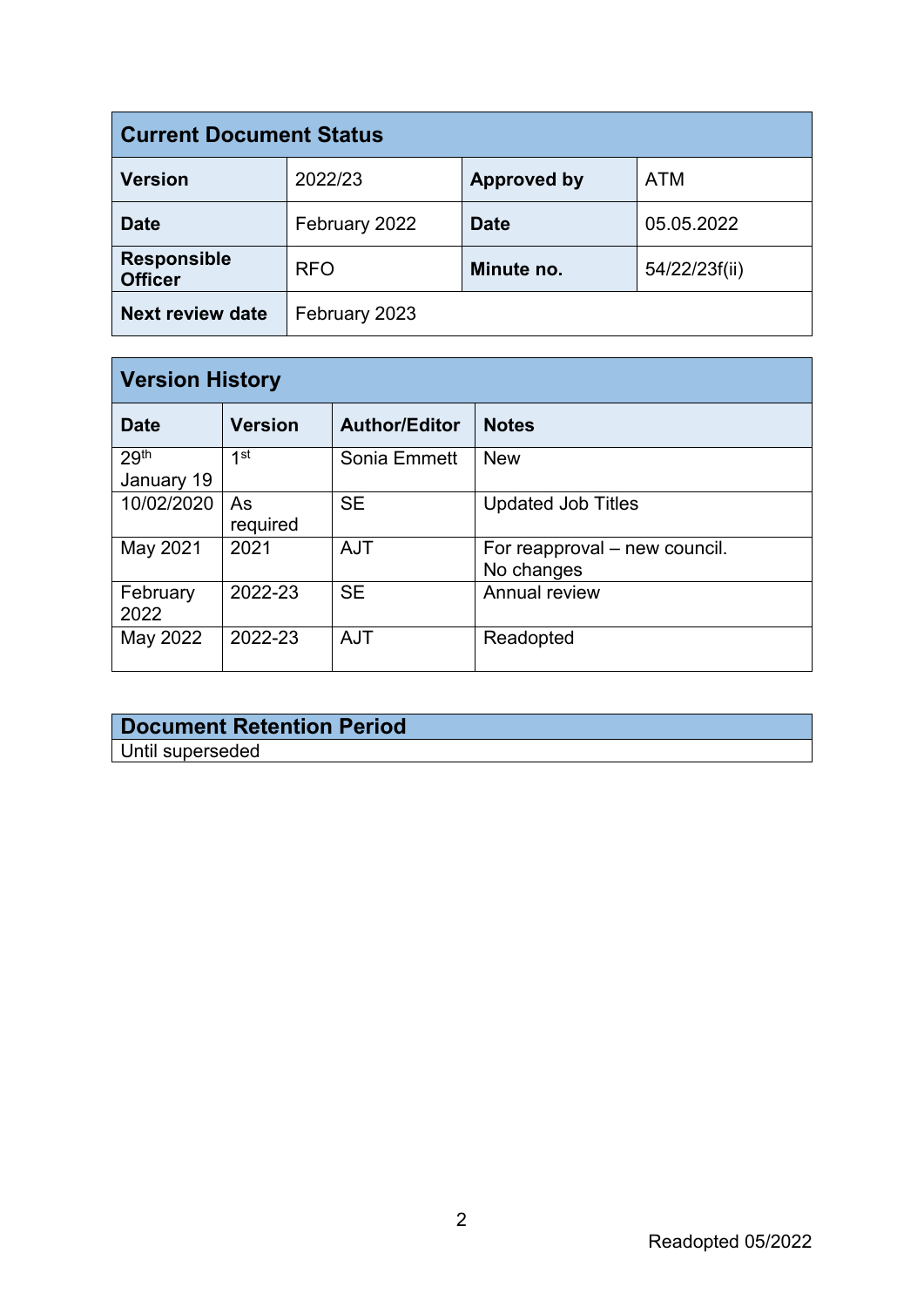# Contents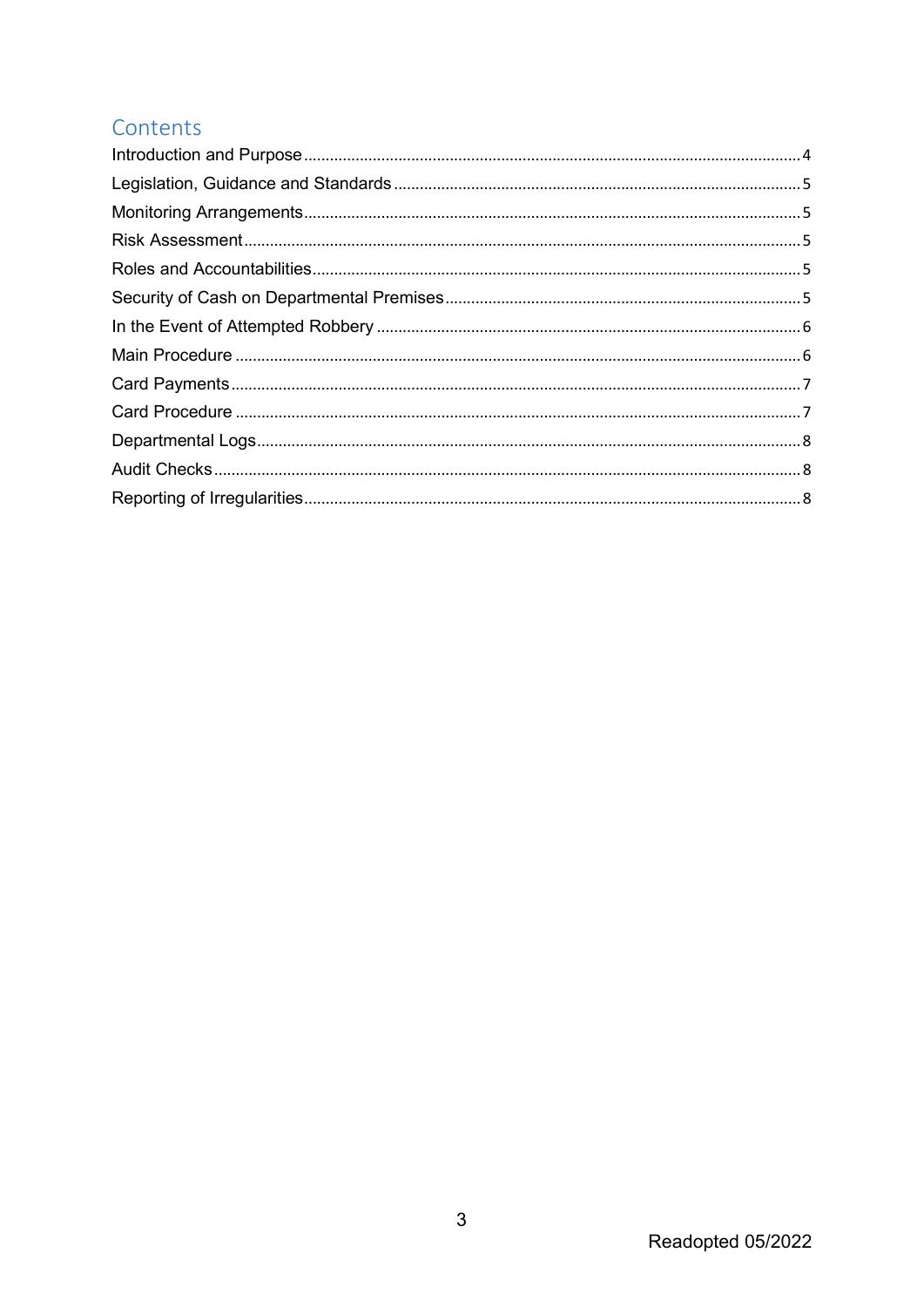### This document is in addition to 9.11 of the Financial Regulations

#### <span id="page-3-0"></span>Introduction and Purpose

The Income and Banking Procedure augment the Financial Regulations on Banking Arrangements, Income, Petty Cash and Security and therefore, have the same standing as the Financial Regulations.

RFO must ensure that all line managers within their departments have read and understood the Procedure and that they are complied with at all times. Furthermore, all staff involved in cash handling and banking should be made aware of the requirements of and have access to the Procedure. Line Managers and staff should be advised that disciplinary procedures may be taken against them if they fail to comply with the Procedure.

The Procedure represent the **minimum standard** that must operate throughout the Council. Under no circumstances should the requirements of the Procedure be reduced or omitted.

The Procedure is intended to offer guidance to line managers and staff on the minimum required procedure for the collection, control and banking of Council income. The procedure outlines the Receipting and Banking of all monies that are collected, receipted, recorded and banked and applies to **all council staff**. For the purpose of this procedure income includes that received direct by cash, cheques, card held on Council premises.

The RFO is responsible for ensuring that there are effective income collection systems that enable all income to be identified, collected, receipted and banked properly, and that VAT is correctly accounted for.

It is preferable that income is obtained in advance or at the point of supplying goods or services as this avoids the time and cost of administering debts.

All staff receiving monies and dealing with receipts must be fully aware of the need for complete honesty and integrity and the security implications of handling cash. All monies received by an employee on behalf of the council must be properly recorded and paid without delay into the Council's bank account by following the procedure below.

The following are **not permitted** from any cash takings/receipts:

- The cashing of personal cheques even if the intention is to reimburse later
- Taking cash for personal use and paying it back at a later date
- The topping up of any petty cash float
- The payment of travel expenses or advances to employees
- The payment to individuals for services supplied (e.g. payments to visitors for travel expenses)
- The payment of external suppliers for services rendered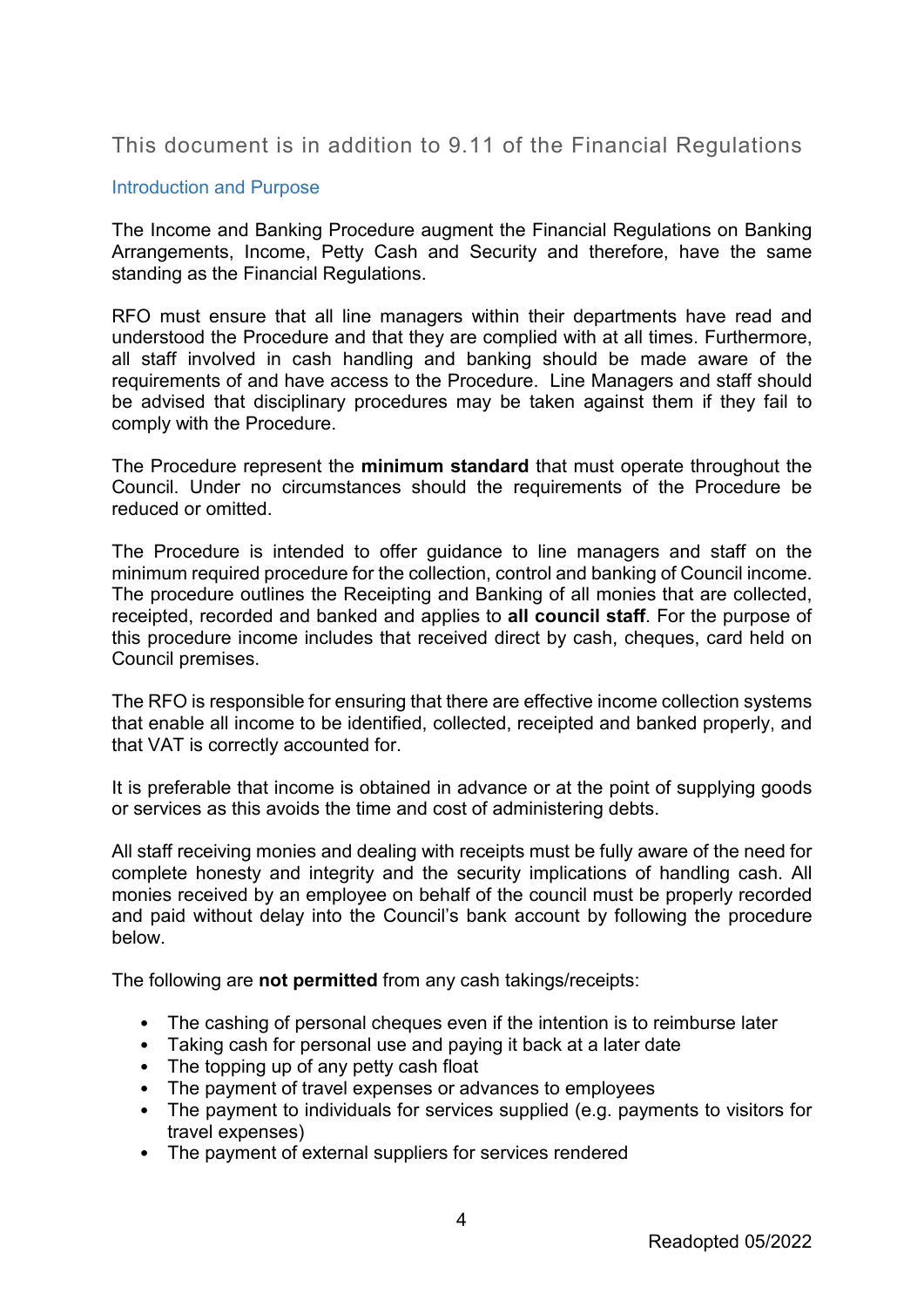• No monies should be removed from any council premises unless it is to follow the procedure.

The Finance Officer will ensure that all departments are supplied with receipt books and other documents as appropriate and that there are control procedures in place. Card, Cash and cheques are received by Saltash Town Council as part of the day-today management of the council. All cheques should be made payable to **Saltash Town Council** except if it is a charity donation to the Mayor's Charity A/c, this should be made payable to **Saltash Town Council Mayor's Charity**. The receipts may result from daily takings or the payment of invoices issued previously by finance. This section describes the procedures for collecting (receipting) and banking (departmental banking) card, cash and cheques.

All employees are responsible for the administration and supervision of all council banking.

### <span id="page-4-0"></span>Legislation, Guidance and Standards

The Management of Health and Safety at Work Regulations 1999 Corporate Health, Safety and Wellbeing Policy

#### <span id="page-4-1"></span>Monitoring Arrangements

This document shall be subject to audit and shall be reviewed once in every two years or following substantial change. Such change shall include but not be exclusive to; new/increased risk identified by assessment, changes to payment, collection and storage methodologies, changes to staffing arrangements and transit processes.

#### <span id="page-4-2"></span>Risk Assessment

All sites where cash payments are accepted and / or cash may be in transit shall be subject to risk assessment. Such risk assessment to consider as a minimum;

- Staff competencies
- Secure handling and storage processes
- Secure transit processes
- Responses to attempted robbery

#### <span id="page-4-3"></span>Roles and Accountabilities

<span id="page-4-4"></span>Security of Cash on Departmental Premises

Cash held should be kept to a maximum of £100 of cash at any time. The member of staff that is on duty should be responsible for the safeguarding of funds and ensure that all monies are kept in a safe or lockable cash box or secured in a locked cupboard or drawer. Banking should be handed into the council reception at the end of each day. If this is not possible i.e. it's a weekend receipt it should be kept secure overnight and out of public view and handed into reception on the next available working day. No cash should be left unattended and must be receipted by the member of staff as detailed below.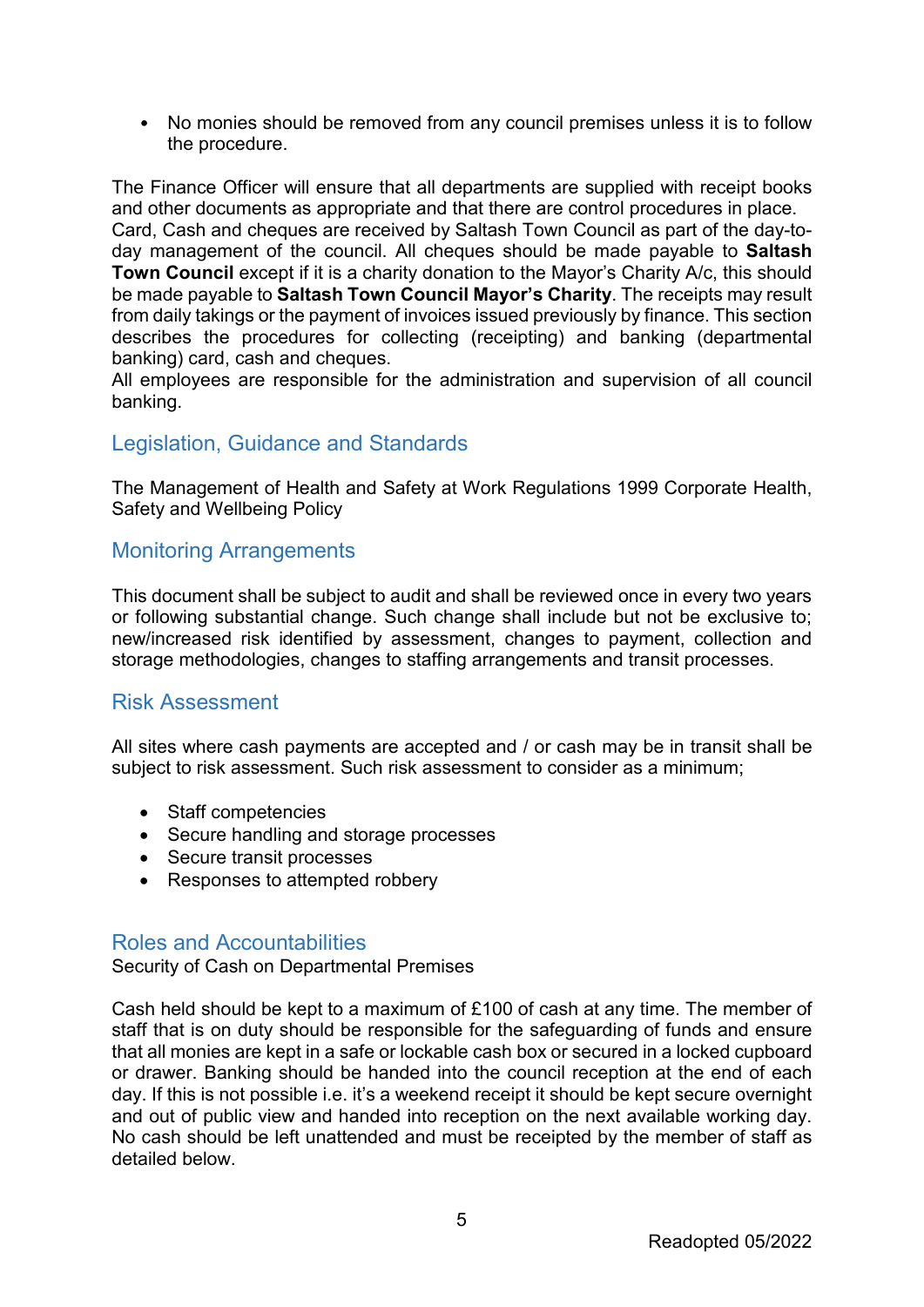Cash should not be sent through the mail by a member of staff to reception for banking - any cash should be delivered in person.

Petty cash should also be kept locked away and out of public view.

Keys to petty cash boxes and/ or safes should be kept in a safe place and out of sight at all times.

# <span id="page-5-0"></span>In the Event of Attempted Robbery

- Staff should not endanger their safety in any way and should comply with demands imposed.
- Hand over cash as required
- Staff should not activate Police linked panic alarms (where applicable) unless it is safe for them to do so and can be done discreetly without provoking the situation
- Where possible staff should note any distinguishing features of the thieves, i.e. facial features, voice and mannerisms.
- Post event, the incident should be reported to the police immediately by calling 999.
- The incident should be reported to the Town Clerk or in their absence the nominated Deputy as per the line management staff structure immediately.
- Where possible, still images should be obtained from CCTV systems and shared internally, within the defined limits of the Data Protection Act. Please note, Police requisition of CCTV records may be required.

# <span id="page-5-1"></span>Main Procedure

Cash handling should be carried out safely and efficiently with the minimal amount of risk for all participants in the process. Staff must ensure the completeness of all cash received and ensure there is an adequate audit trail surrounding transactions. Customers should feel satisfied that their monies have been correctly received and will be allocated correctly.

All staff should comply with the following key processes:

- A receipt **must be issued for all monies at the time the income is collected/received and must not be issued retrospectively**. Each department is issued with receipt books and only the issued council receipt books should be used. Under no circumstances should amendments be made to completed receipts. If an error is made the receipt must be cancelled, all copies retained and a new receipt issued. An explanation must be given to why the receipt was cancelled and signed by the employee and countered signed by the line manager.
- All sections of the receipt must be completed in full. Receipts must be dated, the customer's name recorded and all required information completed. Only then should the receipt be signed by the member of staff collecting the income and the top copy issued to the customer.
- All receipts are split in three parts: the top copy should go to the customer (if the customer isn't present this should be posted out) and the  $2<sup>nd</sup>$  copy should be handed into reception with the monies. The 3<sup>rd</sup> and final copy should remain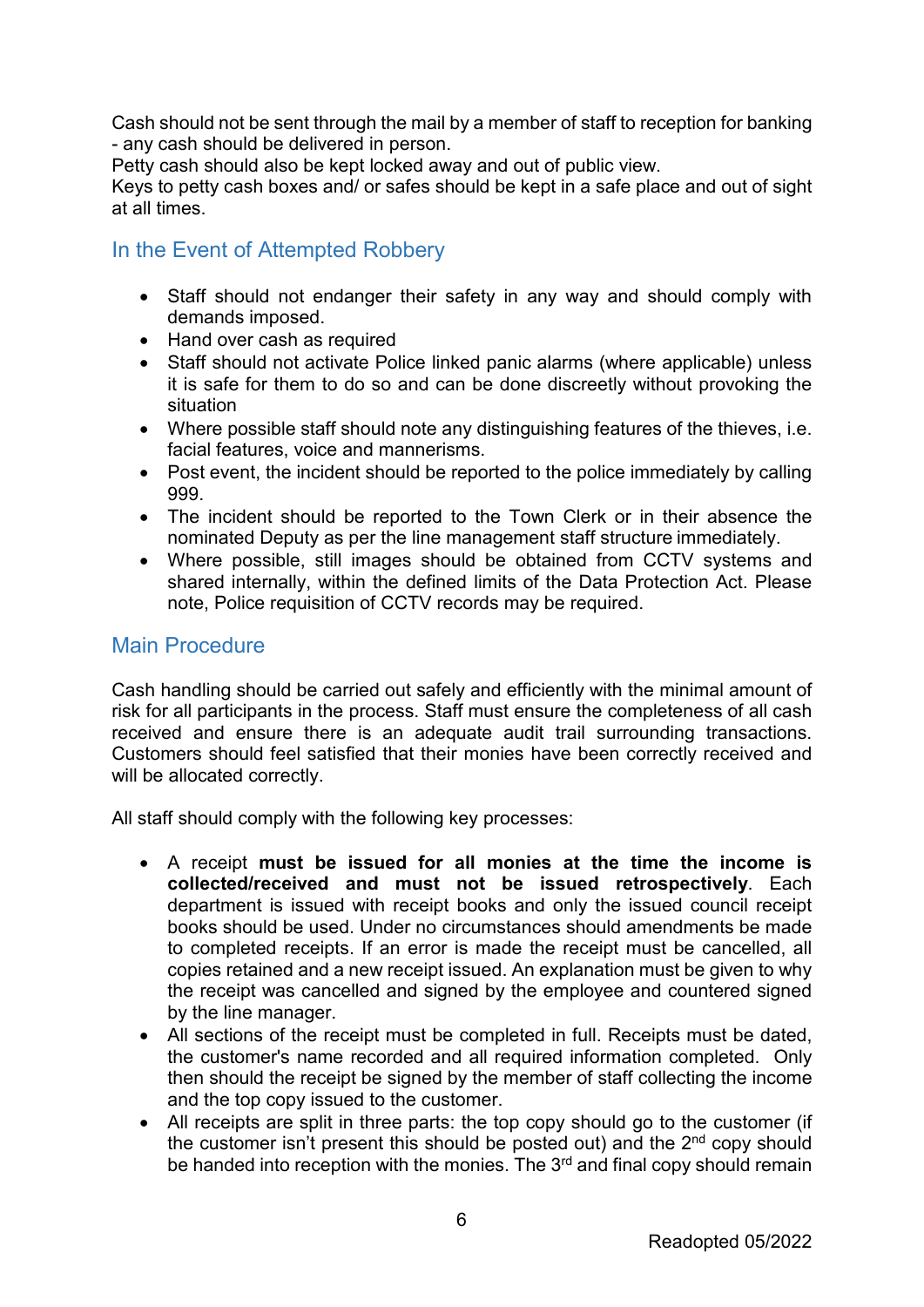in the receipt book for departmental records/ audit. If income is received via the post this should be receipted in the same way.

- The member of staff who is on duty should fill in the "office use only" section of the receipt before taking the monies to reception. They should ensure all monies match the receipts and sign and date each receipt. The last receipt issued prior to banking must be endorsed with the total amount to be banked.
- All transfers of cash between members of staff must be formally acknowledged in writing by the receiving member of staff, i.e. A separate receipt should be issued by reception while the person depositing the banking is present. Reception staff should check the cash and cheques prior to issuing a receipt.
- For direct banking to the council's bank account the finance officer will let the relevant department know and the banking will be processed on the finance system.
- Once the deposit has taken place at reception an email should be sent to the Finance Officer and Finance Assistant if either of these members of staff are absent the Deputy Town Clerk and also the departmental emails should be copied in as well detailing the banking and clear indication of which department has deposited the monies and by whom.
- The Finance Assistant or Finance Officer will then receipt this deposit to the finance system and ensure the monies are banked twice a week.
- Accurate and up to date records should be available at all times relating to all income (cheques, card and cash) that is in the tin/Safe and should match the records showing the receipt of the income and the actual amount held in the tin/Safe.
- If monies are mislaid by a member of staff due to carelessness, then this must be reported to their line manager and the Finance Officer. It will be at the discretion of the line manager to decide if funds should be replaced by the member of staff

# <span id="page-6-0"></span>Card Payments

Security of Credit Card Information

All Departments MUST ensure that any credit card detail and information received is not copied, replicated or stored electronically in any fashion.

The Finance Officer will ensure all information is held in a secure place with restricted access.

For more information on taking card payments and security please refer to the Information Security Policy.

#### <span id="page-6-1"></span>Card Procedure

All departments wishing to take a card payment via the online portal must obtain login details from the Finance Officer.

For all card payments a council receipt must be issued to the customer as well as any additional card receipt. Second receipt must be handed into reception and will be matched off by the Finance Officer when monies are received in the council's bank account. Third copy must remain in the receipt book for departmental records.